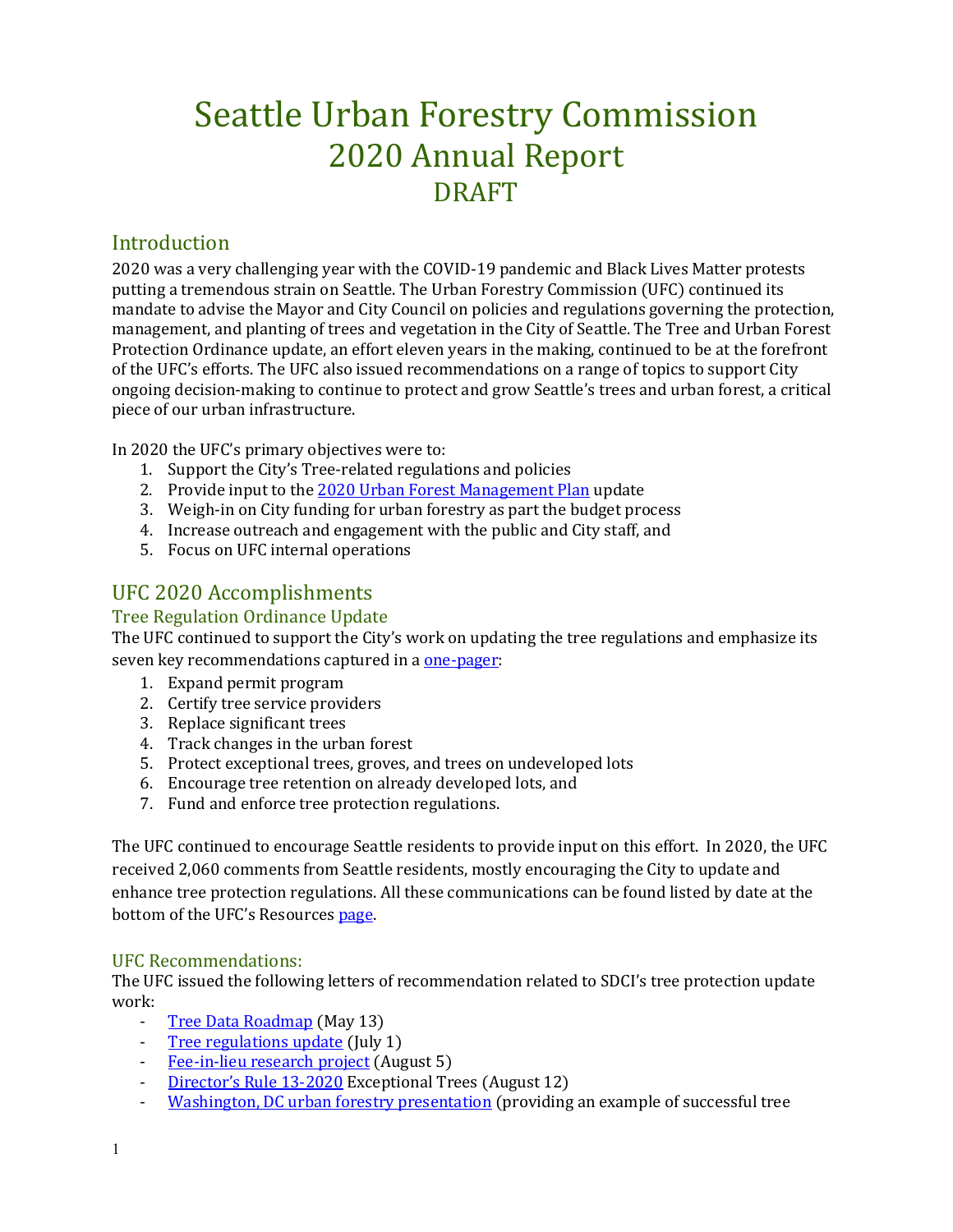protection permit and fee-in-lieu program – September 9)

- [Director's Rule 11-2020](http://www.seattle.gov/Documents/Departments/UrbanForestryCommission/FinalIssuedDocuments/WhatWeDo-Recomms/ADOPTEDCommentsDR11final090920.pdf) Landscaping Standards, including Green Factor (September 9)<br>Racial Equity Toolkit for tree regulations undate (December 9)
- [Racial Equity Toolkit](http://www.seattle.gov/Documents/Departments/UrbanForestryCommission/FinalIssuedDocuments/WhatWeDo-Recomms/ADOPTED-SDCI-RETthankYou120920.pdf) for tree regulations update (December 9)

The UFC supported City initiatives and City departments' work with the following letters:<br>- SDOT's Safe Routes to Schools (February 12)

- SDOT's [Safe Routes to Schools](http://www.seattle.gov/Documents/Departments/UrbanForestryCommission/FinalIssuedDocuments/WhatWeDo-Recomms/ADOPTEDSafeRoutesToSchools021220.pdf) (February 12)
- SPU'[s Ship Canal Water Quality Project](http://www.seattle.gov/Documents/Departments/UrbanForestryCommission/FinalIssuedDocuments/WhatWeDo-Recomms/ADOPTEDCWQP2020BriefingLetter030420.pdf) (March 4)
- Thank you [letter to the City's Navigation Team](http://www.seattle.gov/Documents/Departments/UrbanForestryCommission/FinalIssuedDocuments/WhatWeDo-Recomms/ADOPTEDNavTeamThankyou051320v2.pdf) (May 13)
- [Green New Deal](http://www.seattle.gov/Documents/Departments/UrbanForestryCommission/FinalIssuedDocuments/WhatWeDo-Recomms/ADOPTEDGNDThankyou051320.pdf) thank you letter (May 13)
- [Black Lives Matter statement of support](http://www.seattle.gov/Documents/Departments/UrbanForestryCommission/FinalIssuedDocuments/Recommendations/ADOPTED-BLMletter070120corrected.pdf) (July 1)
- SDOT's <u>Pest Readiness</u> work (September 9)<br>- City's 2021 Budget (November 18)
- [City's 2021 Budget](http://www.seattle.gov/Documents/Departments/UrbanForestryCommission/FinalIssuedDocuments/WhatWeDo-Recomms/ADOPTED-UFC2021BudgetLetter111820.pdf) (November 18)<br>- Draft 2020 Urban Forest Manageme
- [Draft 2020 Urban Forest Management Plan](http://www.seattle.gov/Documents/Departments/UrbanForestryCommission/FinalIssuedDocuments/WhatWeDo-Recomms/ADOPTED_2020UFMPcomments120920final.pdf) (December 9)

The UFC had the opportunity to engage and support the work of urban forestry and community partners with the following letters of recommendation and thankyou:

- [King County's 30-year Forest Plan](http://www.seattle.gov/Documents/Departments/UrbanForestryCommission/FinalIssuedDocuments/WhatWeDo-Recomms/ADOPTEDKCty30YrForestPlan031120FINAL.pdf) (March 11)
- [Forest Health Watch](http://www.seattle.gov/Documents/Departments/UrbanForestryCommission/FinalIssuedDocuments/WhatWeDo-Recomms/ADOPTEDForestHealthWatchThankYou100720.pdf) Project (October 7)
- [iSea Tree application](http://www.seattle.gov/Documents/Departments/UrbanForestryCommission/FinalIssuedDocuments/WhatWeDo-Recomms/ADOPTEDiSeaTreeThankYou100720.pdf) (October 7)
- [Cambium Carbon Reforestation Hub Development Initiative](http://www.seattle.gov/Documents/Departments/UrbanForestryCommission/FinalIssuedDocuments/WhatWeDo-Recomms/ADOPTEDCambiumCarbonThankYou110420.pdf) Thank you, and letter [encouraging the City's Urban Forestry Core Team](http://www.seattle.gov/Documents/Departments/UrbanForestryCommission/FinalIssuedDocuments/WhatWeDo-Recomms/ADOPTEDCambiumCarbonPilotApplication101420.pdf) to apply for pilot city status

One of the areas the UFC focused on this year was to improve its internal operations by creating [Guidelines](http://www.seattle.gov/Documents/Departments/UrbanForestryCommission/FinalIssuedDocuments/BylawsProtocols/ADOPTEDBriefingAndLetterDraftingProcessGuide040820FINAL.pdf) for Briefing Coordination and Letter Drafting (April 8) and updating its [Coordinator](http://www.seattle.gov/Documents/Departments/UrbanForestryCommission/FinalIssuedDocuments/BylawsProtocols/ADOPTEDrevisedUFCommissionProtocols040120.pdf)  [Protocols](http://www.seattle.gov/Documents/Departments/UrbanForestryCommission/FinalIssuedDocuments/BylawsProtocols/ADOPTEDrevisedUFCommissionProtocols040120.pdf) (April 1).

Over the years, the UFC has been monitoring several key Seattle Parks and Recreation initiatives. In 2020 SPR delivered updates for Cheasty Bike Trail Project, Viewpoint Policy, Colman Park Vegetation Management Plan, and the Green Seattle Partnership, including SPR's response to Council'[s 2020 Statement of Legislative Intent](http://www.seattle.gov/Documents/Departments/UrbanForestryCommission/2019/2019docs/2020-GSP-SLI6A2.pdf) about program goals and funding. The UFC will be issuing recommendations on these programs in early 2021.

#### Urban Forestry Commission/Urban Forest Interdepartmental Team Annual Meeting

The Commission and the Urban Forest Interdepartmental Team (IDT) pivoted from the traditionally in-person annual meeting to a remote training on racial equity and urban forestry. The meeting goals were to strengthen the partnership between the Urban Forestry Commission and the Urban Forest Interdepartmental Team in order to accomplish the goals of the Urban Forest Management Plan (UFMP); to understand the complexities of urban forestry work on the ground; share examples of good work; and discuss challenges.

#### Commission Membership

The Commission successfully recruited two new members in 2020:

- Julia Michalak Position #1 (Wildlife Biologist)
- Elena Arakaki Position #10 (Get Engaged member)

Weston Brinkley was re-elected as Chair for 2020 with Sarah Rehder serving as Vice-Chair.

The Commission wants to thank Steve Zemke (Position #1 – Wildlife Biologist); Steven Fry (Position #8 - Development Representative); and Neeyati Johnson (Position #10 – Get Engaged) for their contribution to the Commission's work in 2020.